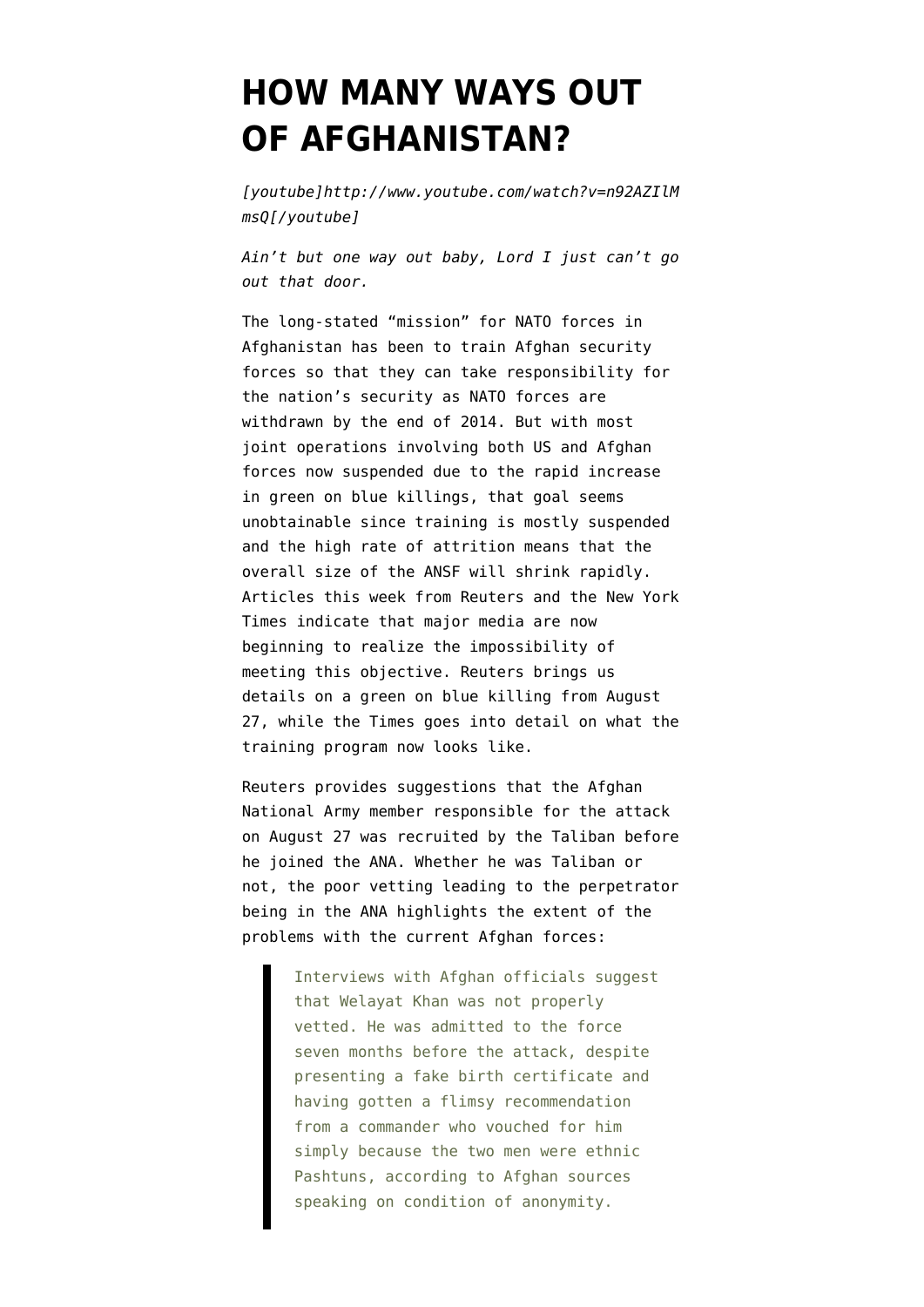## *might be your man I don't know*

Reuters is not buying the military's claim that vetting will be better in the future, even though there appears to be no thought given removing the many thousands of current force members who shouldn't be there:

> The Pentagon is promising better vetting of Afghan recruits like Welayat Khan, and NATO last week announced it was scaling back cooperation with Afghans to reduce risk to Western troops. That includes Anders' unit, stationed at Combat Outpost Xio Haq in Laghman province, in eastern Afghanistan, which, for the moment, has halted joint operations.

But it's unclear whether the United States or NATO or the Afghan government forces they're training will be able to stop the next Welayat Khan before he strikes.

In its description of what training has become, the Times describes a day of "training" that is nothing short of farce:

> Advisers flew into Bad Pakh last month to teach the Afghans how to load wounded soldiers into an American medevac helicopter. Time permitting, they also planned mortar practice.

> But when the Americans flew out 10 hours later, the training day had gone much like three previous ones held here in the past two months: the helicopter never showed. It was either down for maintenance or called away for a more pressing mission. The advisers never got a clear answer why.

> Mortar practice also had to be scratched when it turned out the Afghans were missing the sight for their sole mortar tube.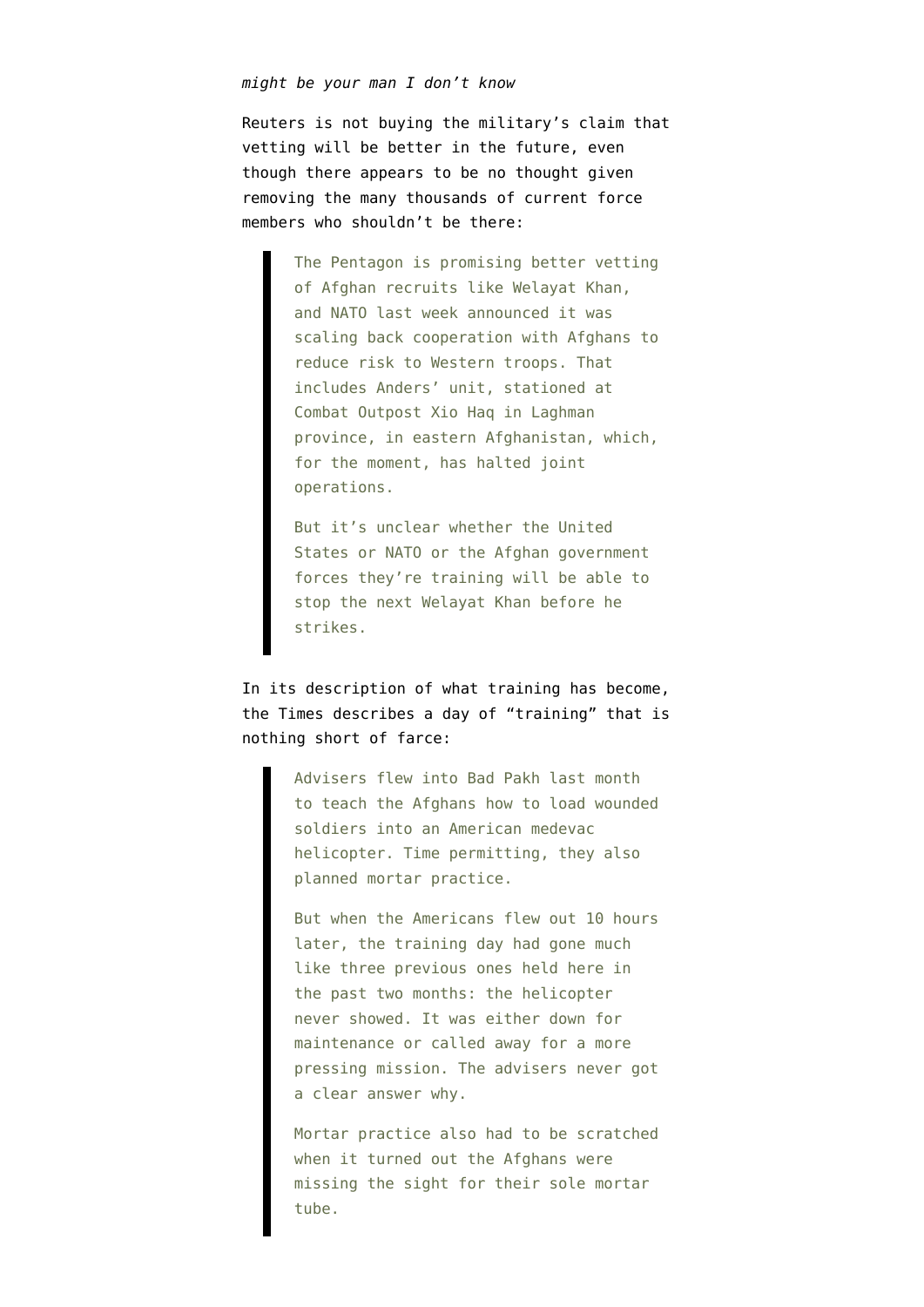Even more telling is that the Times even points out how the military has resorted to outright lies to present an illusion of progress in training (I previously addressed [this particular](http://www.emptywheel.net/2012/07/25/gao-catches-dod-changing-definitions-to-claim-progress-training-afghans-misses-real-risks/) [lie\)](http://www.emptywheel.net/2012/07/25/gao-catches-dod-changing-definitions-to-claim-progress-training-afghans-misses-real-risks/):

> Despite a decade-long, \$33 billion allied effort to build the military and the police, Afghanistan's security forces "continue to confront challenges, including attrition, leadership deficits and limited capabilities in staff planning, management, logistics and procurement," according to an April review of Afghan security by the Pentagon.

> The army was improving, the report said, pointing to the fact that 13 of the Afghan Army's 156 battalions were now rated by the coalition as "independent with advisers," up from one in 2011. The ranking is the highest given by the coalition.

> Yet the report readily acknowledged that its own figures were suspect. This year the coalition stopped using officers independent of its training command to validate ratings, and the change "has resulted in the recent increase in 'independent with advisers' units," it said.

So the press now admits that the forces we have trained so far are incapable of carrying out the mission for which they are intended, hopelessly riddled with individuals intent on killing NATO soldiers and now slated to fritter away into a small force as the influx of new recruits comes nearly to a halt.

The military, however, still sees things as going very well. [ISAF's website now promotes an](http://www.isaf.nato.int/article/news/anas-7th-kandak-the-way-ahead.html) [article](http://www.isaf.nato.int/article/news/anas-7th-kandak-the-way-ahead.html) profiling a training operation that assures us that everything is just fine: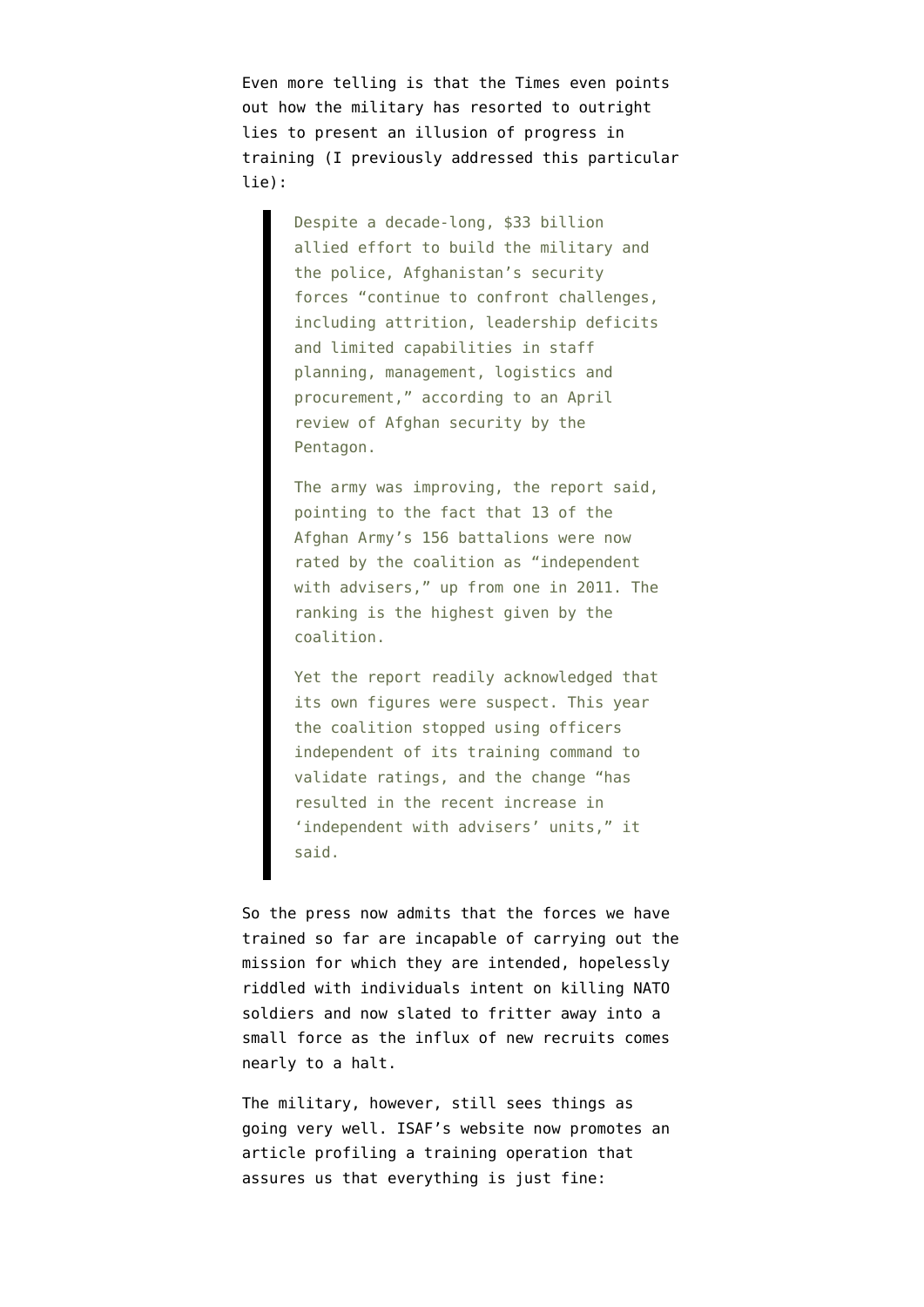As American forces continue to transition security responsibilities to Afghan National Security Forces, units deployed to Afghanistan are shifting their focus from providing security and combined combat operations to enabling and increasing the operational capabilities of the Afghans.

Operation Thunder, an ongoing mission planned and led by the ANSF, has been a test and a demonstration of Afghan capability. As they make their way through Logar province, the soldiers of B Troop, 1st Squadron, 91st Cavalry Regiment, Task Force 173rd Airborne Brigade Combat Team, are seeing firsthand, the future of the province and the way ahead.

"They're clearing major cities and population centers in Muhammad Agha district," said U.S. Army Capt. John Naelgas, commander of B Troop and a native of Chicago. "Our mission is security force assistance so if they run into something they can't handle, I'm there."

During a patrol Sept. 9, 2012, B Troop's 3rd Platoon followed elements of the ANSF through the district, stopping in the village of Lash Karkhel. As the ANA cleared the route and the nearby villages, U.S. Army 1st Lt. David Frye, platoon leader for 3rd Platoon and a native Berlin, Germany, found himself and his men standing by.

"This time they already had this plan made and we were just there as support," he said. "We didn't really affect their overall mission."

"Operation Thunder has gone really well because of that," he continued. "I don't think they needed us there today."